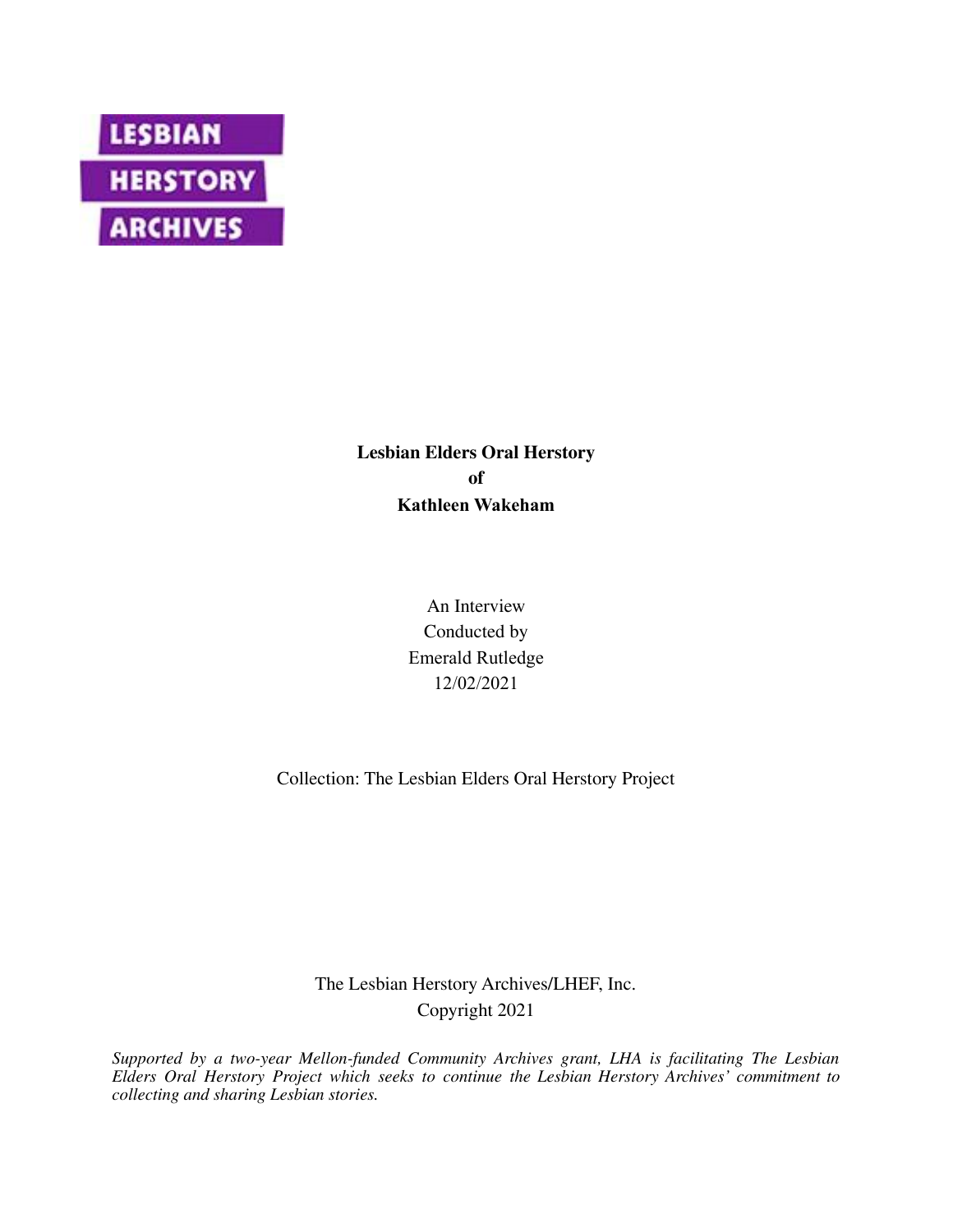## Emerald Rutledge 00:05

Hello, everyone. Thank you for joining us. Today is December 2, 2021 and we are recording an oral history with myself, Emerald, and I am talking to Kathleen Wakeham about her life history. This is a Lesbian Elders Oral Herstory Project interview, a project with the Lesbian Herstory Archives, and we are recording from Atlanta where I am currently and the East Village in New York where Kathy is. I will refer to Kathleen as Kathy throughout the interview. Okay, great. So welcome. So I'm so excited for our conversation. It's been so great getting to know you this far.

Kathy Wakeham 00:49

Thank you Emerald. It's been a pleasure two weeks ago, and then our pre-interview today.

Emerald Rutledge 00:54

Yeah, yeah. So it feels good, it feels good. And I'm excited to have your history archived, and for people to be able to learn and grow from it. Thank you so much for sharing your memorabilia with me. I was so excited. I was gonna ask you like, or I was excited to see the poster that you shared from a dance that you had mentioned.

Kathy Wakeham 01:15 Yes.

Emerald Rutledge 01:16 And yeah so it seems like you've also done sort of like your own archiving in your apartment too, right?

Kathy Wakeham 01:24 Yes [laughs]— buttons from one of the dances we had [note: and from other organizations and political actions].

Emerald Rutledge 01:29

Yeah. Yeah, that's really lovely. So okay, so we can just start— let me flip my page just a little bit. Alright so we can start by you just giving me sort of an early biography. Where you were born, where you grew up, talk to me a little bit about your siblings, and any sort of like transitions that you made during the earlier part of your life?

Kathy Wakeham 01:54

Sure. Well, I was born in New York City, and my father was in the building trades. We had a rent-free apartment [note: because my father worked in the building]. However, he was fired because he had a fight with a coworker. So he not only lost his job, but our apartment. This was in 1952. At that time, there was a housing shortage in New York. It was after World War II, and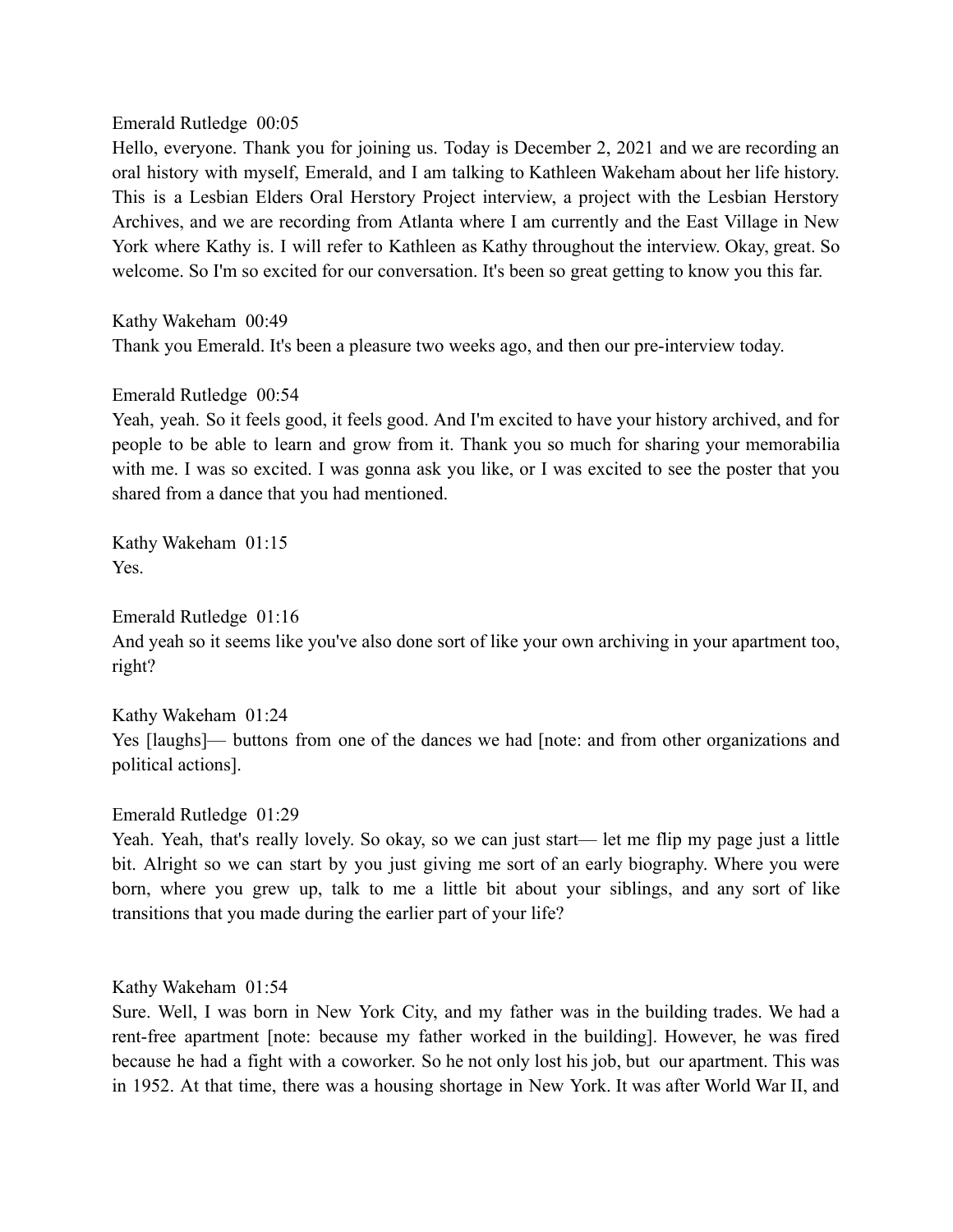during the Korean War. A lot of urban renewal was going on in New York. So there was a drastic housing shortage. I remember going with my mother to all kinds of apartments, and many of them were very rundown places. Still, we wound up in Yonkers. That was the only place she could find. Yonkers is a city north of the Bronx.

We stayed there until 1961. It was on Ravine Avenue, a working class area. It was only integrated in the sense that we lived together, everybody on the same block. But then there was an African American house and a white house and we didn't live in the same building. So in that way, it was integrated. And then Ravine Avenue was overlooking the railroad tracks [note: of the New York] Central [note: and the Hudson River] and the Palisades, which is very very nice. It was very nice growing up there. And then there were a lot of fires because the housing was [very] old. So we decided to move to the projects near Getty Square. I have three siblings. I'm the oldest and I have a sister three years younger and two brothers. One is six years younger and the other thirteen years younger [redaction]. We just had a three room apartment for three children and two adults. My parents had another child on the way and fires were all over [note: the block]. We needed a bigger place. In the Schlobohm housing project, we had five rooms, which is very nice [laughs]— just like moving into a mansion.

# Emerald Rutledge 04:33

Yeah. So you talked to me a little bit before about how the housing, the Schlobohm housing projects that you all moved to, sort of became segregated and you refer to it as "zip code is destiny."

# Kathy Wakeham 04:49

Oh yes! All of Yonkers back then and even now was very segregated racially as well as economically. When I was in grammar school, I remember tutoring for free, children in the better section of Yonkers. And even though I did that, they tracked me to the secretarial courses in Commerce High School because there's that saying about "zip code is destiny." Because Ravine Avenue by the river and Schlobohm were poor and working class neighborhoods. In both places when a white family moved out, a Black family would move in instead of integrating [note: the neighborhood].

First it was predominantly white and now I know that both places, Schlobohm and Ravine Avenue, are predominantly Black. And it was done intentionally. That happened even here in New York City. People would complain to mix it up [note: integrate].

Emerald Rutledge 06:01 [Laughs]— yeah, I hear you. Give me a second. I'm just gonna change.

Kathy Wakeham 06:07 For sure.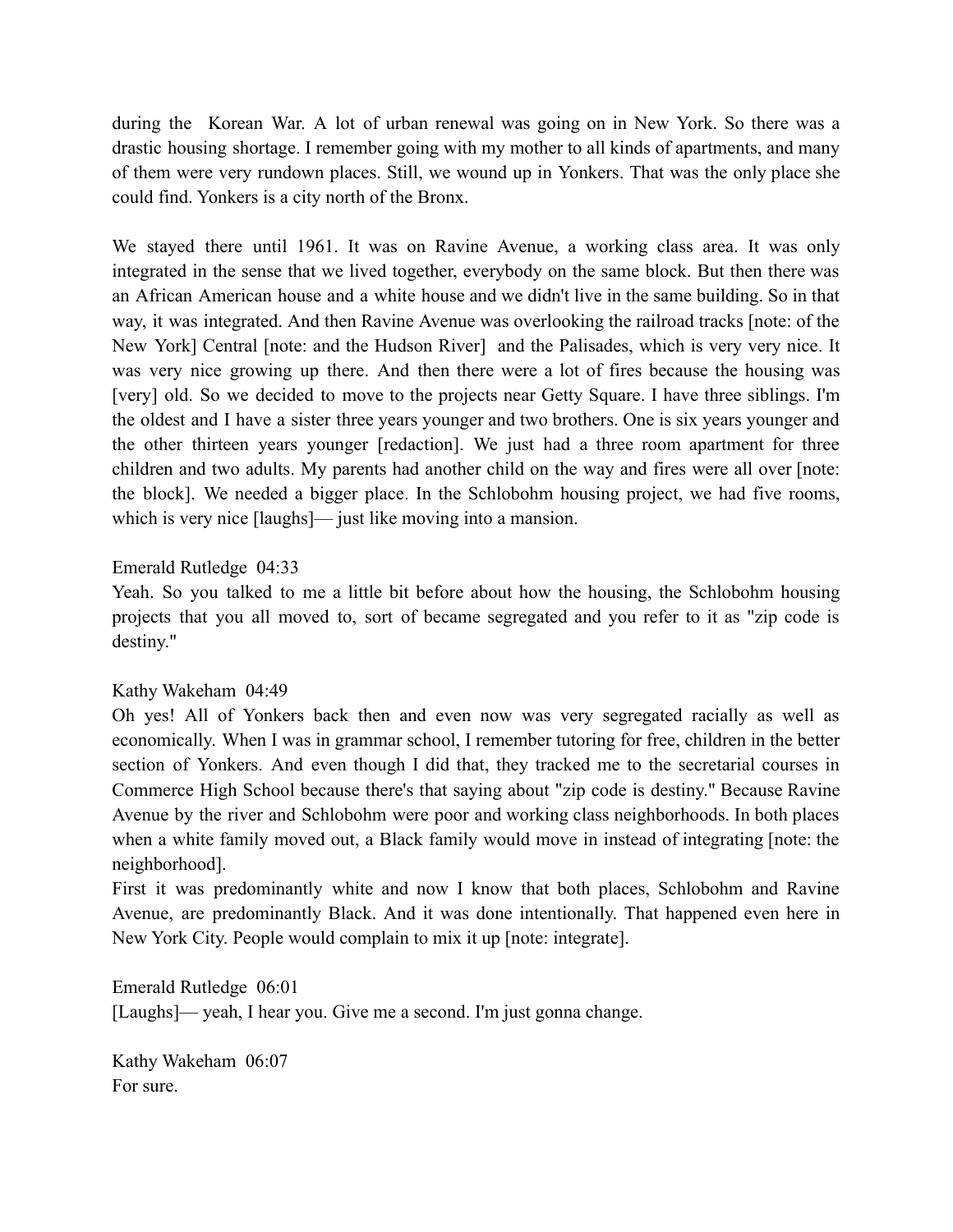Emerald Rutledge 06:08 There we go. Okay great.

Kathy Wakeham 06:10

But then there'd be hostility, you know, like white people would think, "Black families moving in— oh, Black families get everything," you know, "they get everything." And there was a lot of jealousy and anger. And I think it just promotes more racism. They think that the other person is getting more than they are.

Emerald Rutledge 06:35

Yeah, yeah. Okay so you talked about being tracked to the— or how lower class students were tracked into trade and cosmetology—

Kathy Wakeham 06:45 Right, yeah.

Emerald Rutledge 06:46

And middle class— yeah, yeah. So now you say— well, at that time, you said that— you eventually moved to the East Village, right? And how long have you been—

# Kathy Wakeham 07:02

Oh, this was years later because when I first moved from my parents' house, a boy who I grew up with, told me that he's moving and he knows this nice place, two rooms in a lady's house. It was [note: formerly] a doctor's office, believe it or not. I thought, oh, this is my chance to move. I moved there from my parents house with the aim of going to college because at that time, one of my goals was to be a history teacher and they thought, you should just be a secretary. So I moved to my first apartment. It was in North Yonkers. And then after several moves, I wound up in the East Village, where I am now for the past forty-eight years.

# Emerald Rutledge 07:51

Right, right, right. Okay. Gotchu. Yeah. You mentioned originally wanting to be a history teacher. And you mentioned your job at Columbia as a library secretary, and you were doing school full time. So talk to me a little bit about that transition from living with your parents, having three younger siblings to getting to the point of moving out and going to Columbia.

# Kathy Wakeham 08:17

I think at that time, I had self confidence. This is the good thing about being tracked to a trade. My father had a saying that, "you could do whatever you want as long as you had a trade to pay the rent." I had very good secretarial skills so I knew that I would have a job. So I took the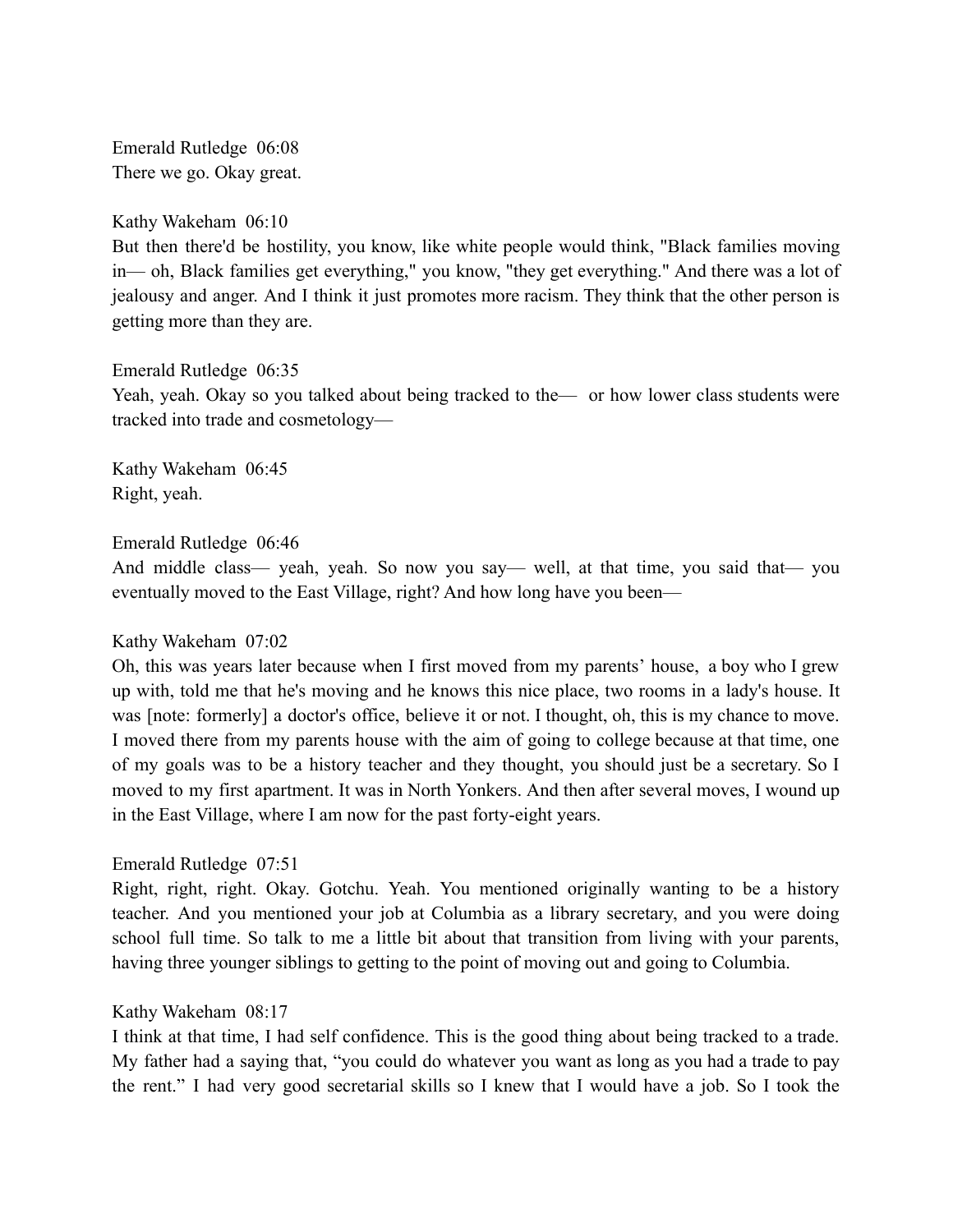apartment before I actually had a job. And then I went to  $\overline{a}$  I still remember the name of it, Rapid Employment Agency in Times Square, and they sent me to Columbia University to work in the library. And as an employee, I had free tuition so it was great.

Emerald Rutledge 08:58 Yeah, yeah. Okay and about what time is this?

### Kathy Wakeham 09:03

I was at Columbia from 1968 to 1973. I was there during all the upheaval concerning the anti-war movement. This is during the Vietnam War. In 1968 the students took over the campus and it was closed for a week. And then it happened again in 1970. It was against the US invasion of Laos and Cambodia. So a lot was going on at that time.

## Emerald Rutledge 09:40

Right. Alright so talk to me about— 1968 seems to be like a really significant year for you— and so tell me a little bit about it. Tell me about the Seven Wells. Tell me about your time at Columbia. Yeah, so let's talk about it.

# Kathy Wakeham 09:57

A lot was going in on in January of '68. That's when I began [note: working] at Columbia, and I started classes. And also it was the first time I took a major trip by myself. In those days, it was cheap to travel. I think it was like \$300 for airfare and hotels and everything. I went to the British Isles for a couple of weeks. So that was significant. Started the travel bug in me.

I knew I was gay, and I knew there was a lesbian bar in Yonkers. So I decided one night to just scope— I remember, like it was yesterday, these friends of mine, straight friends of course, were over and one of them was engaged to a man and they left. And I said to myself, I should really start getting my life in order. Yeah, they're engaged and all this other stuff. So after they left I took a bus down to Seven Wells, and that's the name of the bar. It's also the address. Now I think it's the office of one of our US [correction: New York] State Senators, Andrea Stewart-Cousins. I don't know whether she knew it was a lesbian bar [note: It was also in the movie, *The Hustler.* There was a pool table in the bar, and it was filmed for the movie.] I decided to go there and I started hanging out there in the hopes of meeting someone and just, you know, feeling myself. It was a working class bar and it was interracial. Most of the time, the women were quite friendly. They knew that I was, this new kid on the block, that I was just coming out. And they were very, very into roles there. Like, one time one woman invited a few of us over to her apartment, and she was talking about her lover— but she didn't stay lover— she said, "oh, my butch is sleeping inside." And that's what they would say: "my butch," "my femme." They wouldn't say "my partner," "my wife." It was very different. Yeah. And then one night, I went home with a woman named Kathy. I think that's what you're referring to.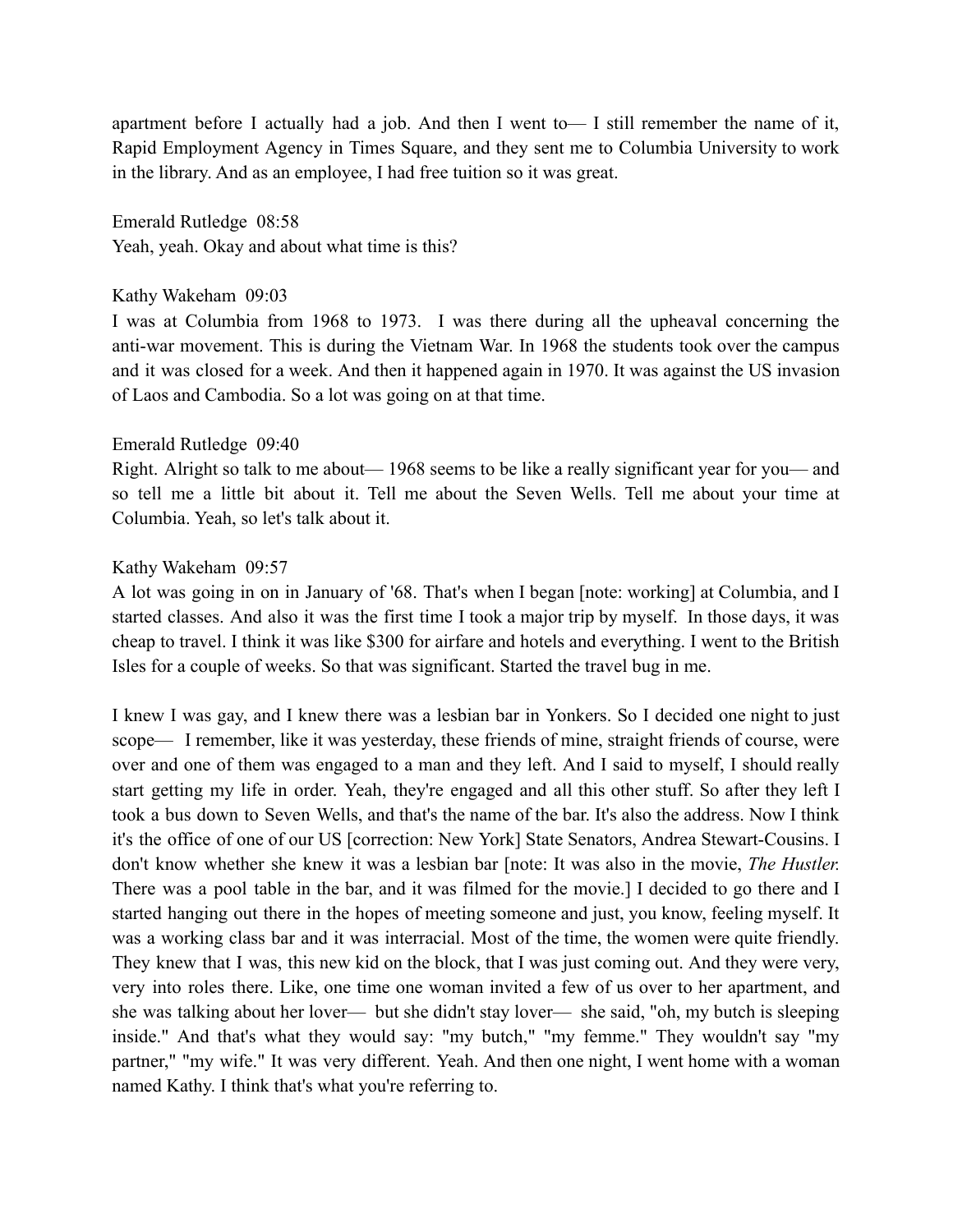Emerald Rutledge 12:29 Okay, gotcha.

## Kathy Wakeham 12:31

Now it dawns on me, Kathy. She was a petite woman, very butch. And I thought, you know, to just come out. We went home together. But she did have a girlfriend. I was very hurt. Then when I saw her next time in the bar, I'm ashamed to say, I made this scene. They said, "get out, get out." Luckily though I was working at Columbia at the time and there was an ad [note: in the student newspaper, *The Spectator*] for a dance. It was [note: sponsored by] the Student Homophile League. This was pre-Stonewall. They had a phone number so I called the number. And I met two of the members of SHL. One of them was Martha Shelley, who was working at Barnard College at the time as a secretary and the other was a student, Michael Montgomery. They told me about SHL and the different bars and their loves and crushes and everything.

So I went to the dance. And I met a woman there who said, "Oh, do you want to go down to the Village?" I said, "Sure." We went to the Checkerboard. It was a lesbian bar on Christopher Street and there I met another woman named Dee. She and I became lovers [redaction], and I moved in with her for a few months but it didn't work out. She introduced me to what we would call "the life" meaning gay life. We used to call people, "Oh she's a gay girl, he's a gay boy." It was a completely different vocabulary in those days. And the other bar where we would hang out was Kooky's on West 14th Street. All of these bars were mafia-run. But the person who ran the bar was Kooky and she was a woman with this [note: bouffant] blonde hair-do. And her lover was, of course, a very butch woman. [Kooky] would always water down the drinks and go around, "hey, do you want another drink, girly?" And then they would literally ration out the toilet paper to the bathroom. But we were just so happy to have a place to be [note: ourselves]. After you'd been there a few times, you j felt more relaxed, [note: you would see a] familiar face when you walked through the door, or someone you were cruising last week comes back and says, "Oh, maybe I'll have the courage to say something." So it was a comfortable space.

# Emerald Rutledge 15:35

Yeah, so talk to me I guess about, more broadly, the significance of lesbian social spaces for you. Like, you've mentioned Kooky's. You've mentioned the Checkerboard lesbian bar. You've mentioned Seven Wells lesbian bar. So talk to me, like were there other lesbian—

# Kathy Wakeham 15:55

Oh, yes. There was another one called Gianni's and that was on West 19th Street [redaction]. I heard over the years that the owners of Gianni's were the former owners of a bar called the Sea Colony. That closed before I came out, and I think it was on 8th Avenue in Greenwich Village. But Gianni's was a popular bar and then on West Third Street, there was Bonnie and Clyde's and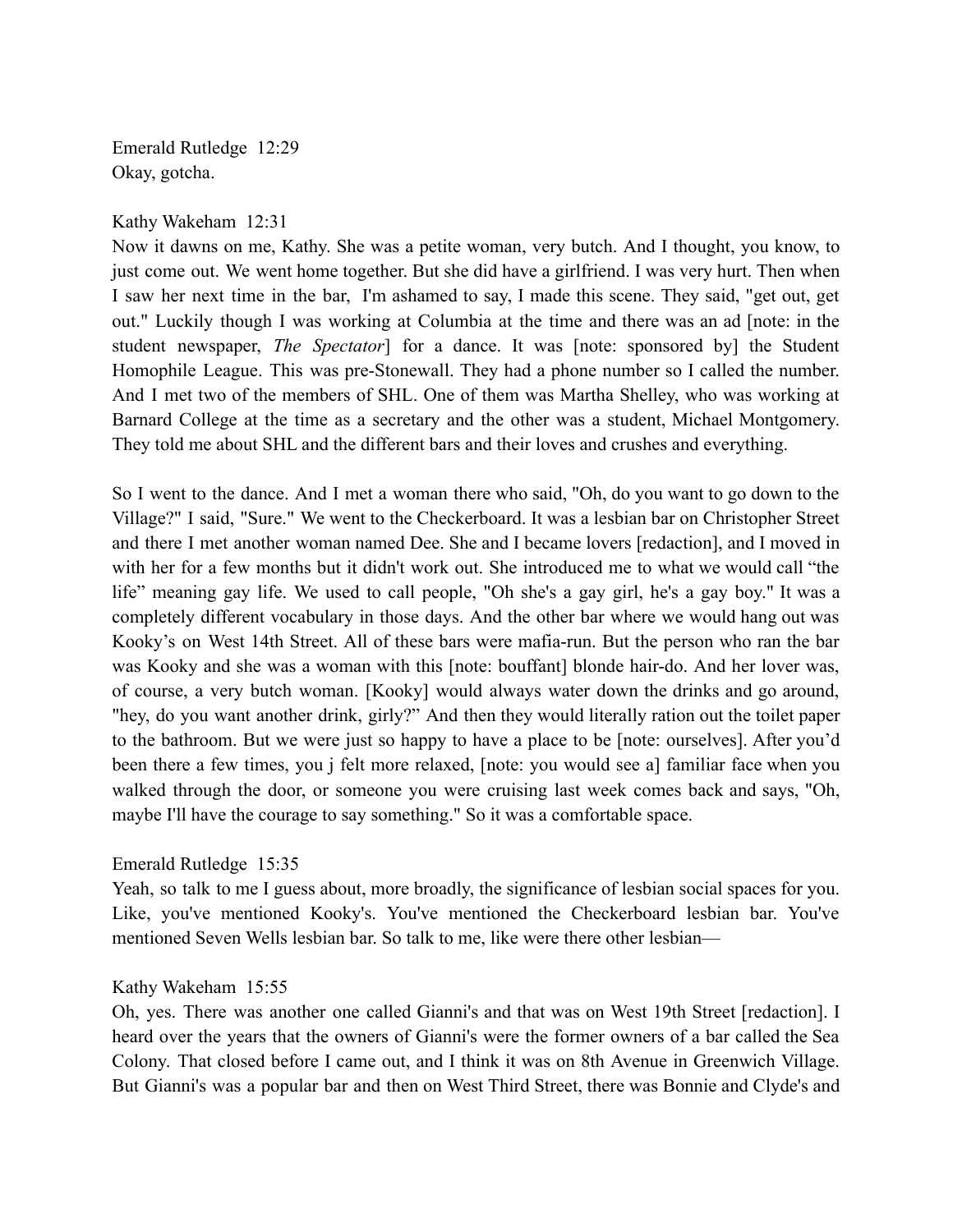that was owned and run by a woman, Elaine. She has an Italian name, [note: it's spelled] Romagnoli? [note: A few years later, around 1974,] she opened a restaurant upstairs [note: called Bonnie's]. When you were feeling lonesome or down or something, you could go to these places and be sure that you would run into somebody to talk to or just a place to connect [note: with other women] Especially when you're working or in school [note: you had places to go]. I always went to school at night, except graduate school [note: where I was full-time and worked full-time]. Anyway, they were places to feel connected, and at home because you were not judged. That's what's important, I think, because a lot of times, I don't know about everybody, but I just felt like everybody knows I'm gay and they'll gossip. When I came out and told my high school friends, they wanted nothing to do with me. They had this thing about, "oh if people see us with you, they'll think that we're gay." And one of them, thought that if people saw her with me, she would to have a hard time meeting men [laughs]. Instead, if you say "I'm a lesbian," [note: to a man] it's like, what's the expression? Honey to a bee or something?

Emerald Rutledge 18:02 Oh, yeah, yeah, gotcha.

Kathy Wakeham 18:04 Yeah, that they will be the man to change a lesbian.

Emerald Rutledge 18:09 Yeah, yeah.

#### Kathy Wakeham 18:10

But anyway, they dropped me immediately and I felt very hurt. I was also close with these friends of the family. They were a couple on Long Island. And they too, wanted nothing to do with me after I came out. These were significant relationships. [redaction] I guess on an unconscious level, I felt I had to make new friends, find new community. At that time, the easiest thing to do was to go to the bars and meet people. Form friendships as well as loving relationships and sexual relationships.

Emerald Rutledge 18:53 Yeah. That is one thing that— oh yeah, so you were talking about the Student Homophile dance at Holy Apostle.

### Kathy Wakeham 19:06

Yes, [note: the SHL Dance] at Holy Apostle and that's where I met a woman who introduced me to the Checkerboard [note: Her name was Eileen]. The Church of the Holy Apostle is on Ninth Avenue. Ssince then, they've had many lesbian and gay dances, and it was the site for the first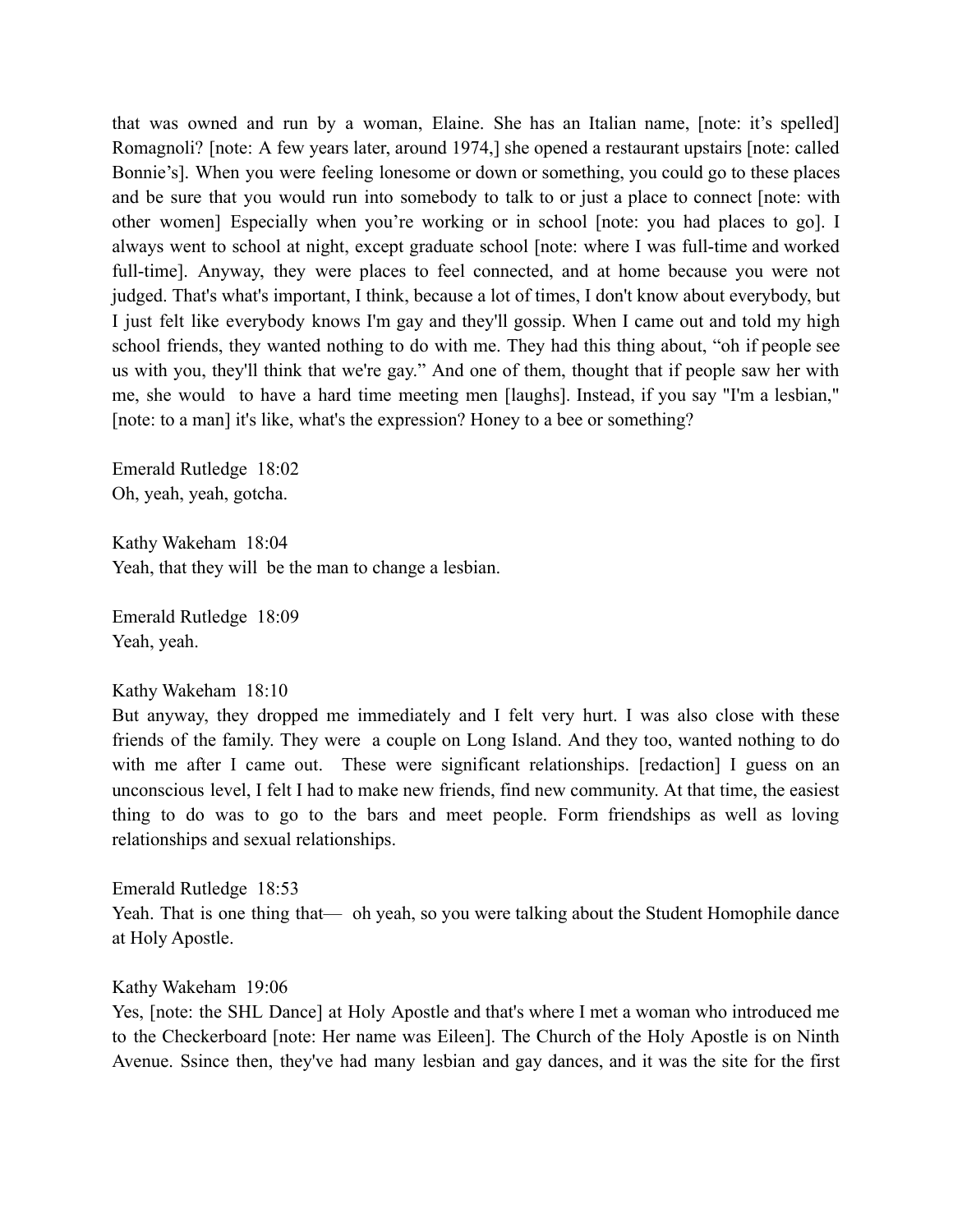Gay Synagogue. Now, they have a food pantry. They do many many good things, and they're not judgmental, naturally.

Emerald Rutledge 19:36

Mm hmm. Yeah, so I think that was a really important point that I just wanted to underscore that you said about the difference for you of like joining the Student Homophile League and building community and also attending bars. That for you, the bars were also really into roles, that sort of dynamic, but was also an important space for you to like build community and connect with people especially as you had lost significant relationships after coming out, right? And the Homophile League was a little bit different and it was also that sort of like community building space, and the opportunity for you to connect with other lesbian and gay people, but was not as much into roles in that way. In terms of—

Kathy Wakeham 20:19 Right, and there were very, very few women in the Student Homophile League.

Emerald Rutledge 20:25 Oh, okay.

Kathy Wakeham 20:26

Very, very few. I think it was only Martha and I who belonged and the rest were men. It was nice to connect with other gay people except, I missed connecting with other lesbians. So the bars filled that void. And then soon after, Stonewall occurred and out of Stonewall, GLF the Gay Liberation Front began. And that, of course, had many more women than SHL, the Student Homophile League, and there, people were not into roles. Some people were but most of the people weren't. And most of the women were college educated. It was much different than the bars.

Emerald Rutledge 21:23 Okay.

Kathy Wakeham 21:24 The bar lesbians were more into roles than the college educated women like at GLF. There was also DOB at the time, Daughters of Bilitis, and there people were definitely into roles.

Emerald Rutledge 21:39 Okay. Were you a part of Daughters of Bilitis or no?

Kathy Wakeham 21:43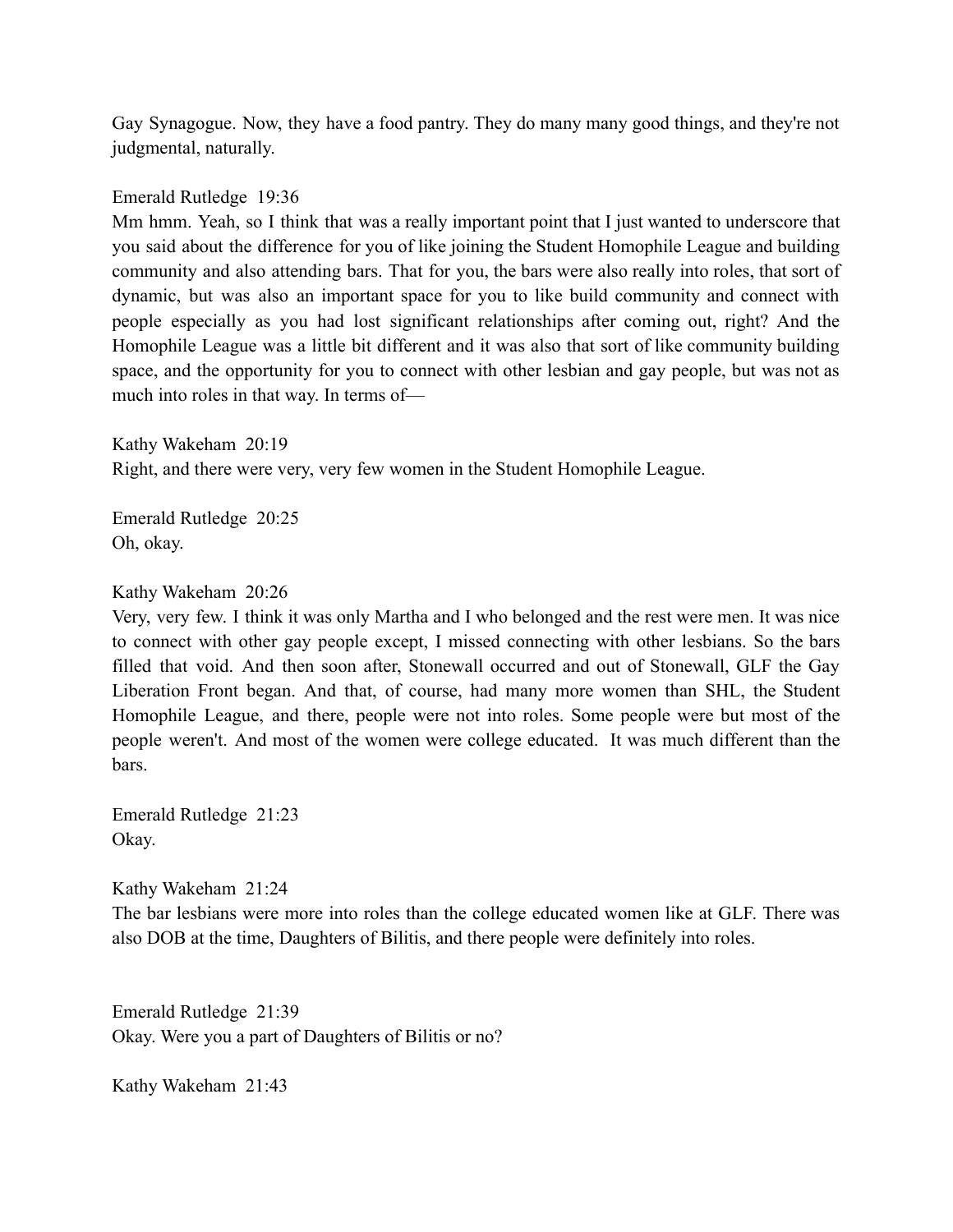I only went a couple of times. When you walked in, these older very butch women would come and treat you like a little kid and sit you on their laps. It felt like, very condescending. It was a nice safe space but at that time, I preferred the bars. And then later on of course, I prefered GLF.

### Emerald Rutledge 22:08

Mmhm. Yeah. So talk to me about your time being involved with GLF. You talked before, in our other meeting about GLF being important to like sort of shaping and widening your perspective in terms of political issues and engagement.

# Kathy Wakeham 22:26

Oh yes. One of the wonderful things of GLF was that we took the name Gay Liberation Front from the National Liberation Front, because all these national liberation groups were occurring throughout the world at the time. The whole group had a leftist philosophy, and we were multi-issue. As I was saying earlier, we had a dance to support the Panther 21 of New York to raise bail money for them. Some people in GLF were very opposed to that because they thought we should only focus on gay issues, not other issues. We also went down to Washington for the Moratorium in November [note: 1969] to protest against the war in Vietnam. I hitchhiked down there with GLF friend Stephanie Meyers. We couldn't find GLF— [note: I think we stood at the wrong side of the National Mall]. Many of us thought to be involved with politics, it was important to have a broad focus. Their [note: GLF's] whole idea was intersectionality but we didn't call it that. We looked at class, race, sexism, gender, everything as [inter]connected. In December [note: 1969], some people, particularly the men, didn't like that [note: focus]. They formed another organization called the Gay Activist Alliance to focus only on gay issues. But GLF continued focusing on anti-war issues, racism, sexism, and other issues.

# Emerald Rutledge 24:22

Yeah. So you were talking a little bit about the multi-issues, sort of stand and perspective of Gay Liberation Front, and so talk to me a little bit about the dance the first Gay Liberation Front Women's Dance in—

# Kathy Wakeham 24:39

Oh yes, that was in April of 1970. We felt that in a lot of [note: GLF] dances, there was this [note: very heavy] male energy [redaction]. When you're in a predominantly gay space for some reason, it tends to be mostly male. I don't know why that is but it is. So we decided to have our own dance. We leafleted the bars in the neighborhood and one of them was Kooky's like she said about, "oh, you girls better watch out, you're not going to have your dance." And we thought "oh, so what! We're going to have our dance." And it was down the block from Kooky's, by the way exactly one block away. Because GLF had space there. We worked with what we call Alternate U, Alternate University, and it was a leftist place, and it was on the corner of 14th street and Sixth Avenue on the top floor.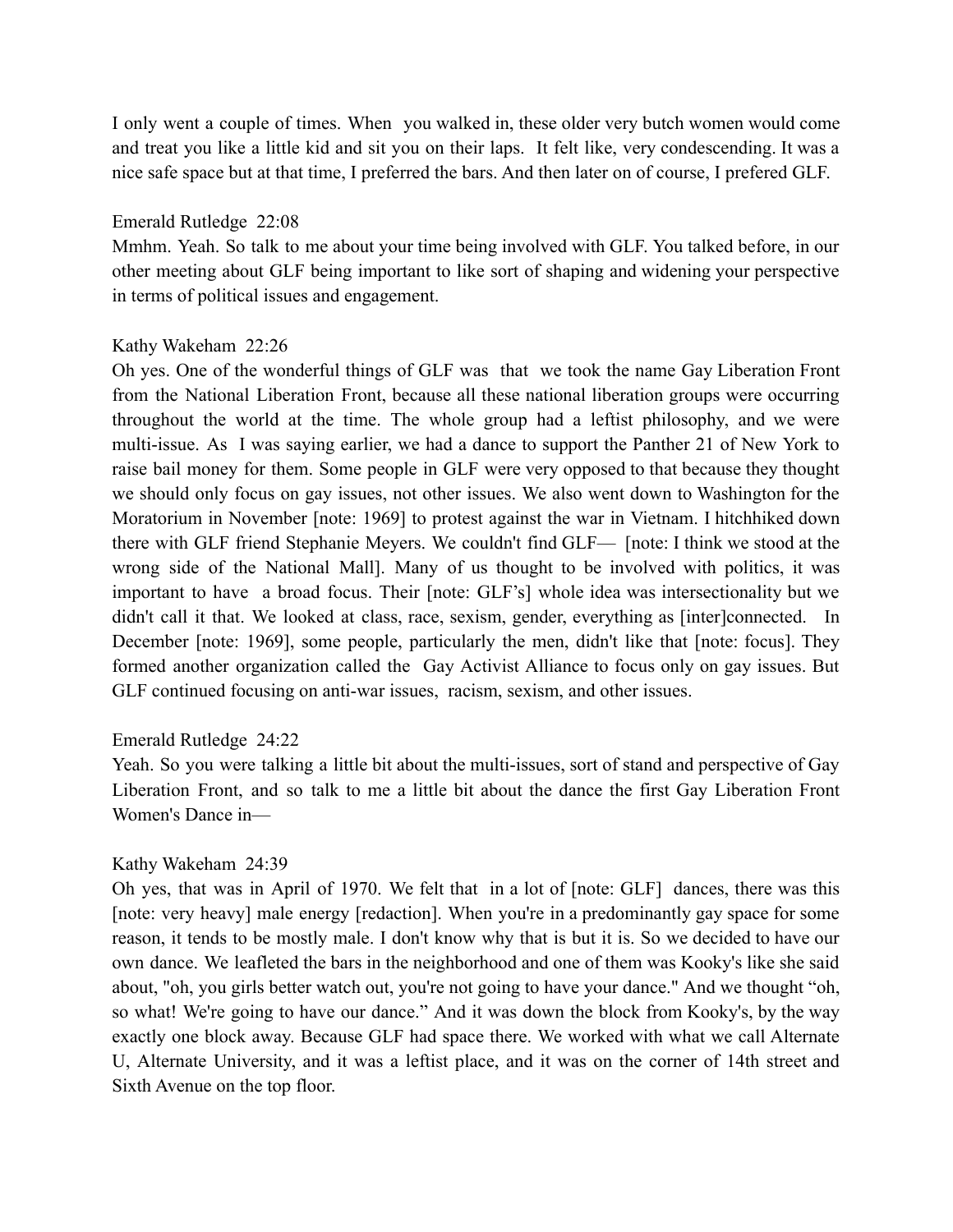So we had [note: our] dance and it was nice and we're having fun and then these guys came and they looked like they were from central casting. Typical mafia— and we didn't know whether they were police or mafia. We figured they were mafia. Anyway, they identified as police but didn't say anything. We were afraid. Then the first thing we did was to flush down any drugs we had [laughs]— like LSD or marijuana or whatever, just in case they were police. And anyway, they managed to break up the dance. But we reported it in the underground presses and underground radio stations like WBAI about what happened. It encouraged us to have more dances. And another thing about the dance is that there were— in those days, we would say transvestites, now we say transgender— some of the women did not want to have transgender people at the dance. Sylvia Rivera and Marsha Mason, who everybody knows, wanted to be at the dance because they identified as women and many of the women said, "no, they're not women, they can't be [note: at our dance]" so Marsha and Sylvia, they did feel very hurt at not being included.

Emerald Rutledge 27:03 Yeah, yeah. And I think that too, just sort of reiterates the point of intersectionality. And thinking—

Kathy Wakeham 27:10 Yeah.

### Emerald Rutledge 27:11

Yeah and like, especially now, and I can just hear it now as you're talking about it. Thinking about the urgency of that, of like how do we cultivate these spaces that are as inclusive as possible? How do we define ourselves and build community in such a way that is not exclusive, either intentionally or unintentionally, right? Like, how are we intentional about building those kinds of spaces that respect and honor our differences but also are inclusive in a way that is, yeah, intentional, I think is really important. Yeah. So give me just one second here. Right, so we are talking about Sylvia Rivera and Marsha P. Johnson. And, yes, so you've talked a little bit about Columbia already. But just like how we were talking about 1968 was a really formative and important year for you, you also highlighted Columbia as like a really important space for you both as like coming out in a sexual way sort of, but also politically, and sort of a coming of age moment for you. The space I think is about like five years, right?

Kathy Wakeham 28:25

Five years I was there [note: Columbia]. And it was a coming of age. I always say, it was by accident that I happened to be there because it was through the employment agency. Little did I know then, but it helped me come out and helped form my political identity. It was a very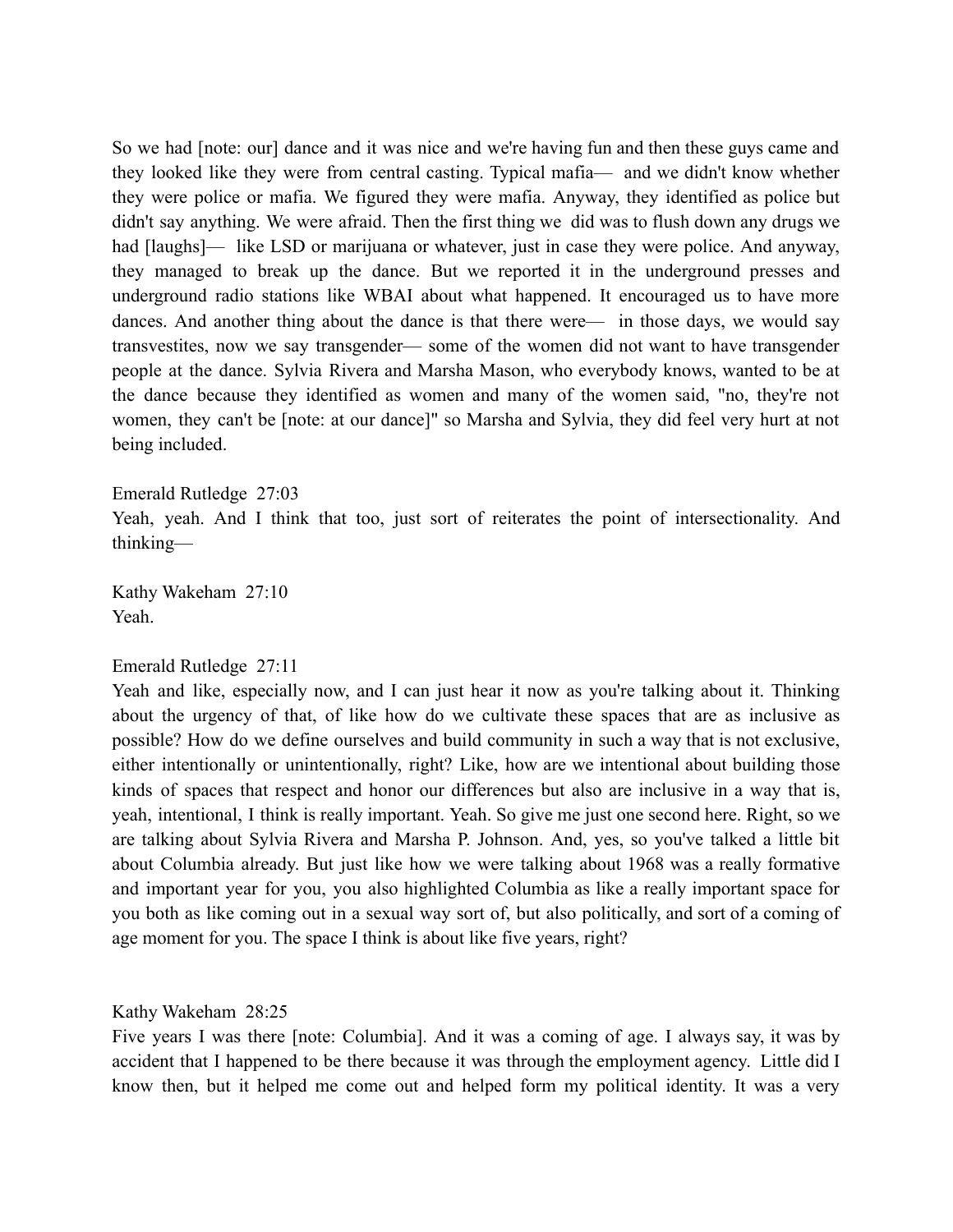intellectual process too because there was so much going on then, and I had access to the library and lectures. It was—

# Emerald Rutledge 28:57

Yeah. Sorry. So what one other protest that you mentioned that you were talking about? 1970 in May?

# Kathy Wakeham 29:09

Yes, that was the Lavender Menace. This was at the Second Congress to Unite Women At the First Congress, Betty Friedan labeled lesbians as a lavender menace because we would tank the movement, the Women's Movement, as lesbians would be a turn off to other women. We were just verboten. We should not be there. So we decided to invade it. We had tie-dyed a lavender t-shirt with Lavender Menace stencils. We wore a shirt over [note: the t-shirt]. So we went there to the conference and then in the middle of it, somebody took down all the lights, and then we barged the stage and we took off whatever we were wearing. Because we had the lavender T-shirts underneath and said, "lesbians are here and we're important." And then the whole weekend, we participated in their workshops and there was a dance afterward [note: the next evening]. I think that several women did come out [laughs]— because of that it was very groundbreaking. Because [note: finally] lesbians were included in the women's movement.

# Emerald Rutledge 30:33

Yeah. Okay, so we can transition a little bit to talk about significant relationships in your life. So you mentioned Dee, and I imagine this is 1968 [correction: 1969]?

# Kathy Wakeham 30:51

[Crosstalk]— Dee, she's the woman who I met at The Checkerboard [note: after] the SHL dance at Church of the Holy Apostle, and we hit it off and then I went home with her. She lived in Astoria, Queens. We had a relationship. I moved in [note: with her] a couple of weeks later, but it didn't work out. I moved out several months later but she— I guess she introduced me more to what they called "the life," gay world in New York City like the bars and the lingo and introduced me to her friends, and to feel comfortable instead of being the new kid on the block. And to me, it was significant.

# Emerald Rutledge 31:44

Yeah. So you mentioned also, Nancy Hoffmann, between 1972 and 1973, that you had a relationship with who was an art teacher?

Kathy Wakeham 31:57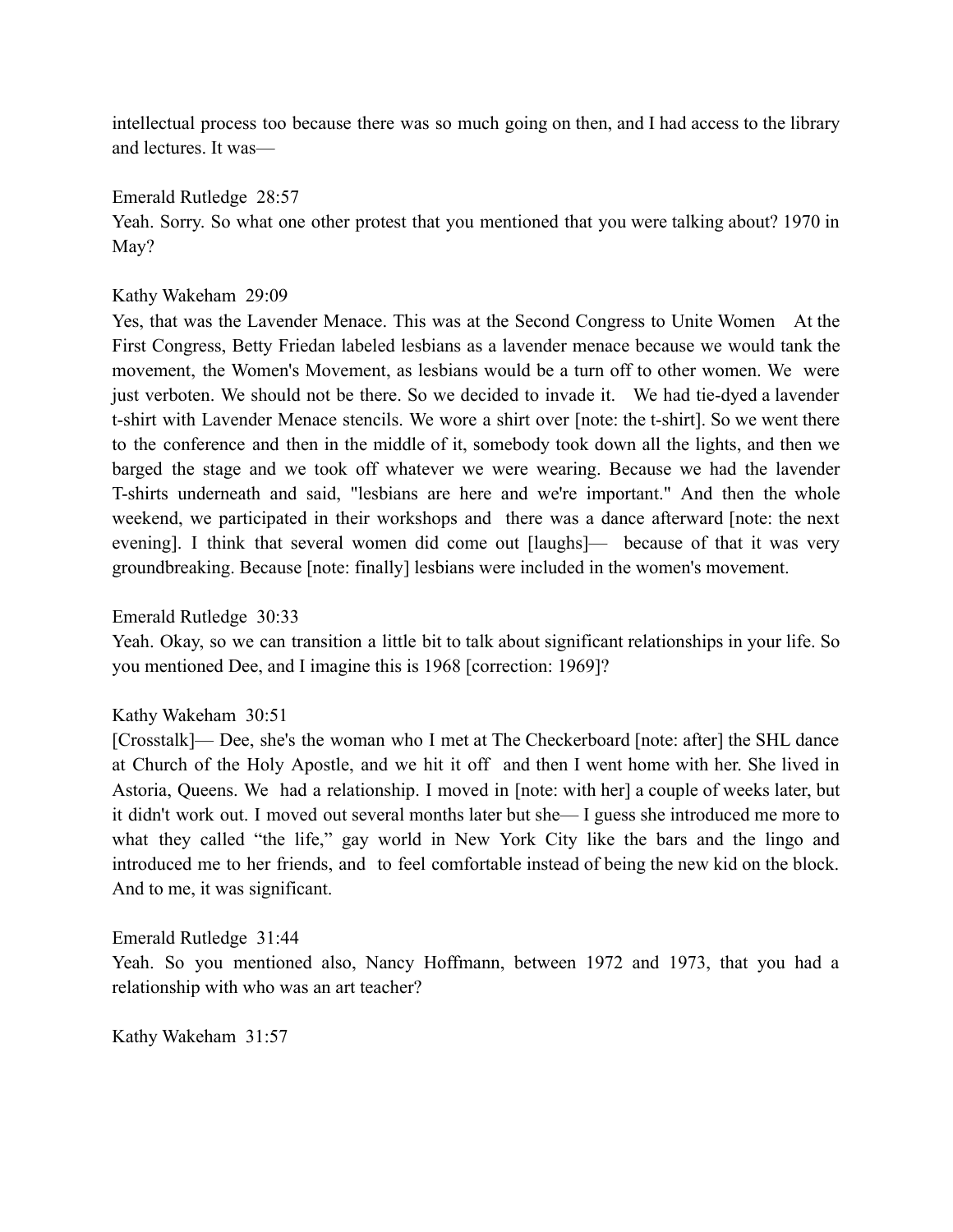Yes. She introduced me to the world of art. Acrylics and watercolors, which I've continued to do over the years. It was a significant relationship in that aspect, being exposed to the visual arts and being able to express myself in that medium.

Emerald Rutledge 32:23 Yeah.

Kathy Wakeham 32:23 Sadly, we did break up after a year or so.

Emerald Rutledge 32:30 Yeah, so talk to me— you were talking about Sara and then you mentioned Darlene Abdel, who you dated for three years, right?

Kathy Wakeham 32:39

Yes. Yes. We met each other at a bar called Gianni's but then the bar changed its name to Ariel. And that bar too— for some reason it went from mafia-owned to women-owned [note: that is the reason for the name change] but it was the same space, Gianni's, Ariel, and we met there. We were together for three years. We didn't live together. I did live with Nancy and Dee but not with Darlene or Sara.

Emerald Rutledge 33:13 Okay. And you said that Darlene was a science teacher and she introduced you to—

# Kathy Wakeham 33:17

To snorkeling and marine biology. That is something I never thought to do because I'm not a good swimmer. And then she [note: Darlene] explained that it's beautiful to see the sea and under it and the coral reefs and the fish. You just had to wear what they call a snorkel vest and it's safe whether you could swim or not. It's very, very safe. It's something that people don't know. I thought oh, how can I do that? I am not a good swimmer. I mean, I love the water but honestly I have a fear of water. But with the snorkeling vest, I felt very, very safe. And it was a beautiful experience when you see the coral reef and the fish and everything. So it was very special what she introduced me to. And she would take her students on marine biology trips, and I think she had a Master's degree in marine biology [note: she did]. So she was a specialist in this field.

Emerald Rutledge 34:25

Yeah, so at this time, were you still traveling? Cause you mentioned being introduced to traveling a little bit before this, right? You went to the British Isles for a couple of weeks, right?

Kathy Wakeham 34:36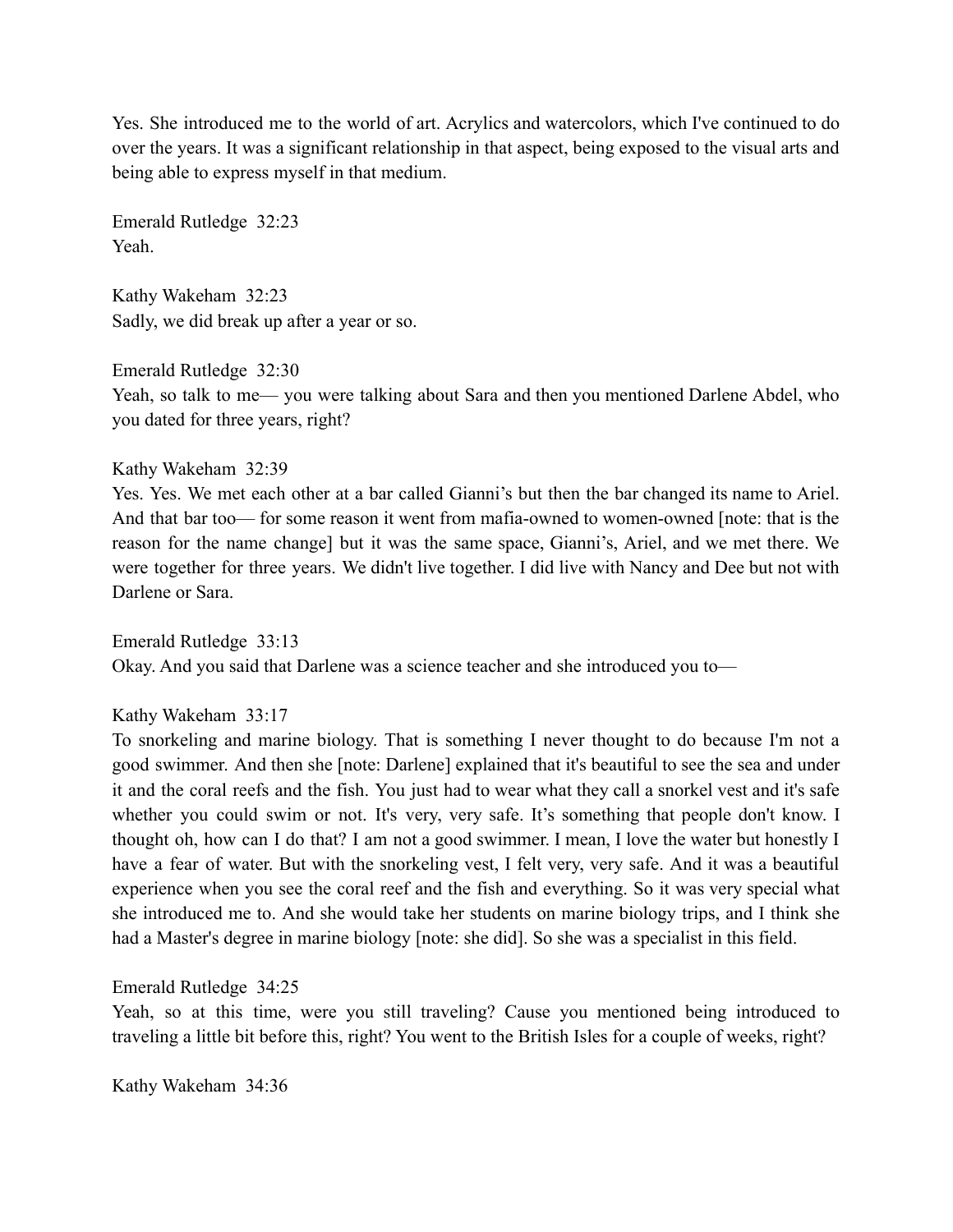Yes, yes. England, Ireland, Scotland for a couple of weeks. And then in 1971 I took a trip to Spain, Portugal and I crossed over to Morocco. It was very interesting. And then I took trips out west. And out west, it was mostly to see friends who I knew on the West Coast. And once I stopped in Colorado and went from there to the West Coast.

## Emerald Rutledge 35:09

Yeah. So when you were traveling to Europe, were you going by yourself? Or were you going—

## Kathy Wakeham 35:13

At that time, I was by myself. And then Sara Pyle because we were together— let me see from '76 to about '79. We went to the Yucatan for about a month in Mexico [note: to see] the Mayan ruins and it was very interesting. We also spent about a month— well, I went one week by myself, let me think, yeah, one week by myself to England and then I met her in Paris, and we stayed there for a couple of weeks. And then we went— it was a nice trip. Then we went to Switzerland. Oh I remember you mentioned you wanted to go to Switzerland. Yeah, we took a train from Paris to Locarno, and then this [note: bus] thing flies up [note: the mountains] to a place called Vergeletto. Her sister's in-law had a house there. She [note: her sister] married a Dutch fellow. And it was like Heidi country. You could go above the timberline and it was very beautiful.

Emerald Rutledge 35:56 Yeah. Wow.

### Kathy Wakeham 36:20

Very lush. And then on the way [note: home], we went by Zürich and there the mountains are more craggy. It was interesting, like the North is more craggy and the South is more lush.

# Emerald Rutledge 36:34

So were you at all like during these trips, connecting with other lesbian and gay people as you were traveling? Or were you just sort of like hanging out?

### Kathy Wakeham 36:47

Well two trips up to Montreal— I went once with a woman I was seeing Valerie Eads and another time was with Nancy Hoffmann. We wanted to find lesbian bars so we talked to these gay guys, who were cruising on the street. And one of them jumped back, like what does this woman want with me? We asked them where there are lesbian bars. And this is two different trips. So they took us there and, it's so interesting, to a restaurant. It was like, careful and then up this narrow staircase, so they have to knock on a door and they open it this whole room full of women. It was— so underground. To go through a restaurant then a staircase. This was in Montreal. It was in '71 and '72.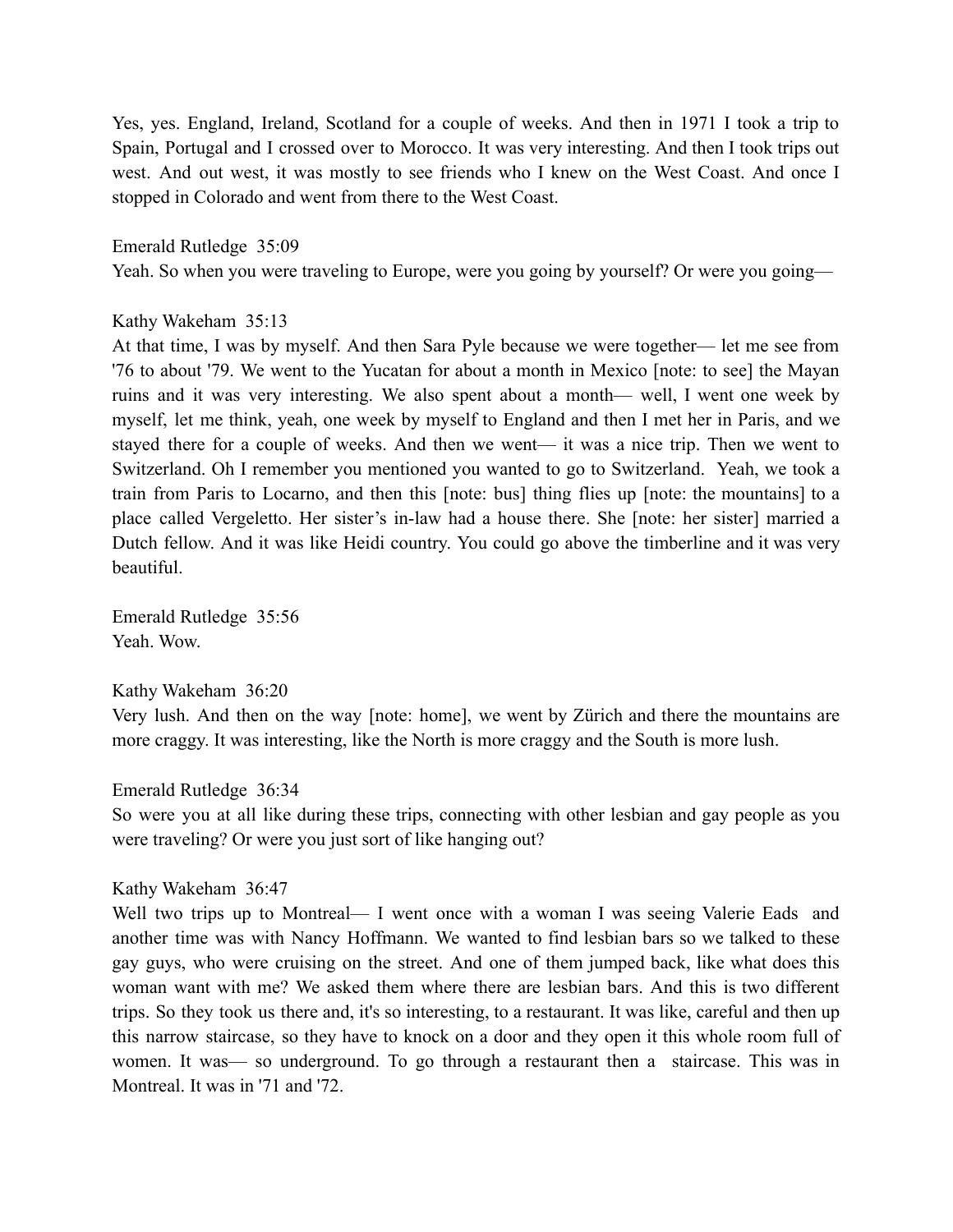Emerald Rutledge 37:44 Okay.

Kathy Wakeham 37:45 But then on other trips, I found lesbian bars. And when was it? When I visited Chania, Crete in 1982, I went to an outdoor Women's Bar/Cafe. The women were very welcoming. In '85, there was a lesbian bar in Paris called Katmandu. That was fun. I met a Dutch couple there.

Emerald Rutledge 38:01

That's cool. Okay, so it's also really interesting to hear you talk about the experience of connecting to these scenes, even as you were traveling. I think that that's really interesting, really fascinating. So let's see. So left off at Darlene Abdale. And you were talking about, you went back to school in 1983.

Kathy Wakeham 38:24 Right.

Emerald Rutledge 38:25 Yeah. So tell me a little bit about that.

Kathy Wakeham 38:28

Okay, when I was at Columbia, I was a history major. When I became involved with Nancy Hoffmann, she encouraged me to write more because I always wrote poetry, journals, fiction, and nonfiction. So I thought oh to spend more time doing that instead of education. So, I left Columbia. Then over the years, during the mid 1970s and early '80s, I was a typesetter. I would have freelance jobs, part time jobs, and spent a lot of time doing political work in the tenant movement, union organizing, and writing. And then in 1983, I decided to go back to school to be a [note: clinical] social worker. I did my undergraduate work in psychology, political science, and then my MSW, Masters in Social Work. I was a clinical social worker for 25 years.

Emerald Rutledge 39:28 Okay. Alright and so you said— I think you said that you were maybe working at Elmhurst Hospital, right?

Kathy Wakeham 39:36 Yes in the alcoholism treatment program.

Emerald Rutledge 39:39 Okay. And that was where you met Rosalie Grossman?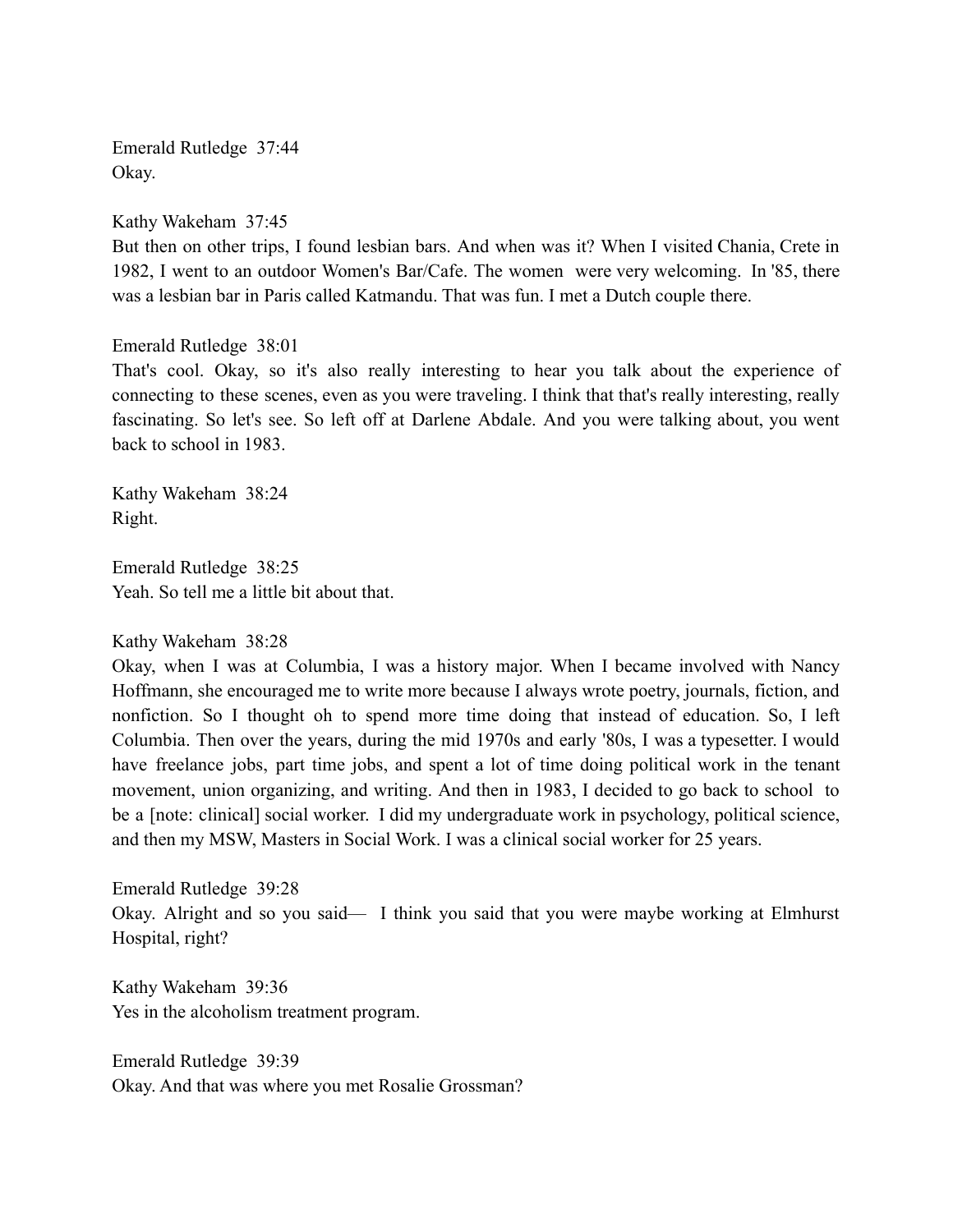Kathy Wakeham 39:44 Right.

Emerald Rutledge 39:45 Okay. In 1988, right?

Kathy Wakeham 39:47 Yes. 1988. And, we've been involved since then.

Emerald Rutledge 39:53 Okay, so since 1988.

Kathy Wakeham 39:55 Yes.

Emerald Rutledge 39:56 Okay. Okay. Cool. That's really exciting. So, have you had the opportunity to do a lot of traveling with Rosalie?

Kathy Wakeham 40:04 Oh, yes we've been very, very fortunate. We've traveled to Latin America, Central America, South America, Mexico and to Asia, which was very special.

Emerald Rutledge 40:19 Yeah.

Kathy Wakeham 40:21 I think we went to China about seven times. And then—

Emerald Rutledge 40:24 Wow!

Kathy Wakeham 40:25

Yeah and then to Southeast Asia, Vietnam, Cambodia, Laos, Myanmar and India. We visited India three times, and it was very special. And the important thing for me, personally, is when I started traveling to Asia, I became interested in Buddhism. I became a Buddhist, because what I saw of the people who I met. This was in Southeast Asia as well as east Asia— Japan and China.

Emerald Rutledge 41:03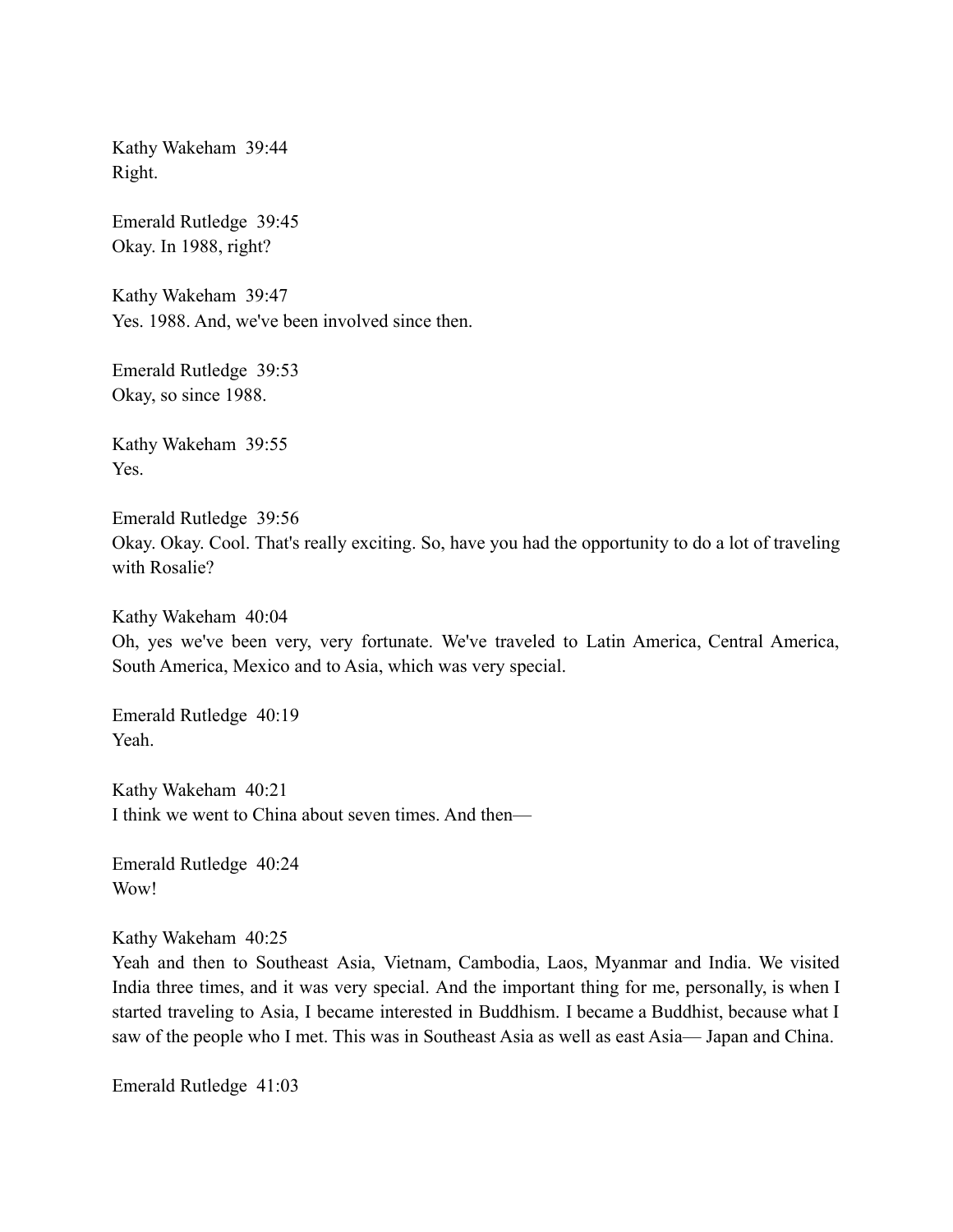Wow, yeah. Okay and so this just like came about as part of like you're traveling there, right?

# Kathy Wakeham 41:09

Yes. Our first trip to Asia was to Vietnam. And for us, it was a political pilgrimage because we were anti-war protesters. I would kid to people that "I went on a political pilgrimage and came back a Buddhist," but it wasn't that simple. That was the start of it. And then visiting Thailand and other places, I became very interested and decided to pursue Buddhism. Also, in the '60s and '70s, I read much about Buddhism.

Emerald Rutledge 41:44 Wow. Yeah. So were you religious growing up?

Kathy Wakeham 41:50

I was raised Roman Catholic and my education was literally split, like first to third grade was public schools, and fourth to ninth was Catholic, and 10th through 12th was public. It was mixed. But I was turned off by Catholicism because of the hypocrisy. One example that I remember was when we were living on Ravine Avenue. This was a poor working class neighborhood in the 1950s. The Church had people knocking on our doors to contribute money to build an air conditioned, modern convent for the nuns. And I just thought that was so hypocritical, because like I mentioned before, this was a neighborhood of poor housing, and we were always afraid of fires. I still have a fear of fire to this day and then for them to ask poor people to build a modern air conditioned convent?! Very few people had air conditioning in the 50s — even if you look at the TV program, *Mad Men*, they were going on about, "it's so hot, so hot," and they just had fans, and those were upper middle class people. So for nuns to want a modern air-conditioned convent with their vows of poverty seemed very hypocritical. I don't mean to be disrespectful to anyone's religion. But it was the hypocrisy [note: that turned me away from Catholicism]. And that the nuns were mean.

When I was going to Catholic school, the nuns and priests would hit the children. They would never get away with this today. When I was in Catholic school, they had something called the board of education, which was a wooden board. And the girls, they'd smack your hands if you were bad. The boys would get it on the backside.

Emerald Rutledge 43:39 Wow. And it was called the board of education?

Kathy Wakeham 43:42 It was literally a board, a wooden board with a handle.

Emerald Rutledge 43:46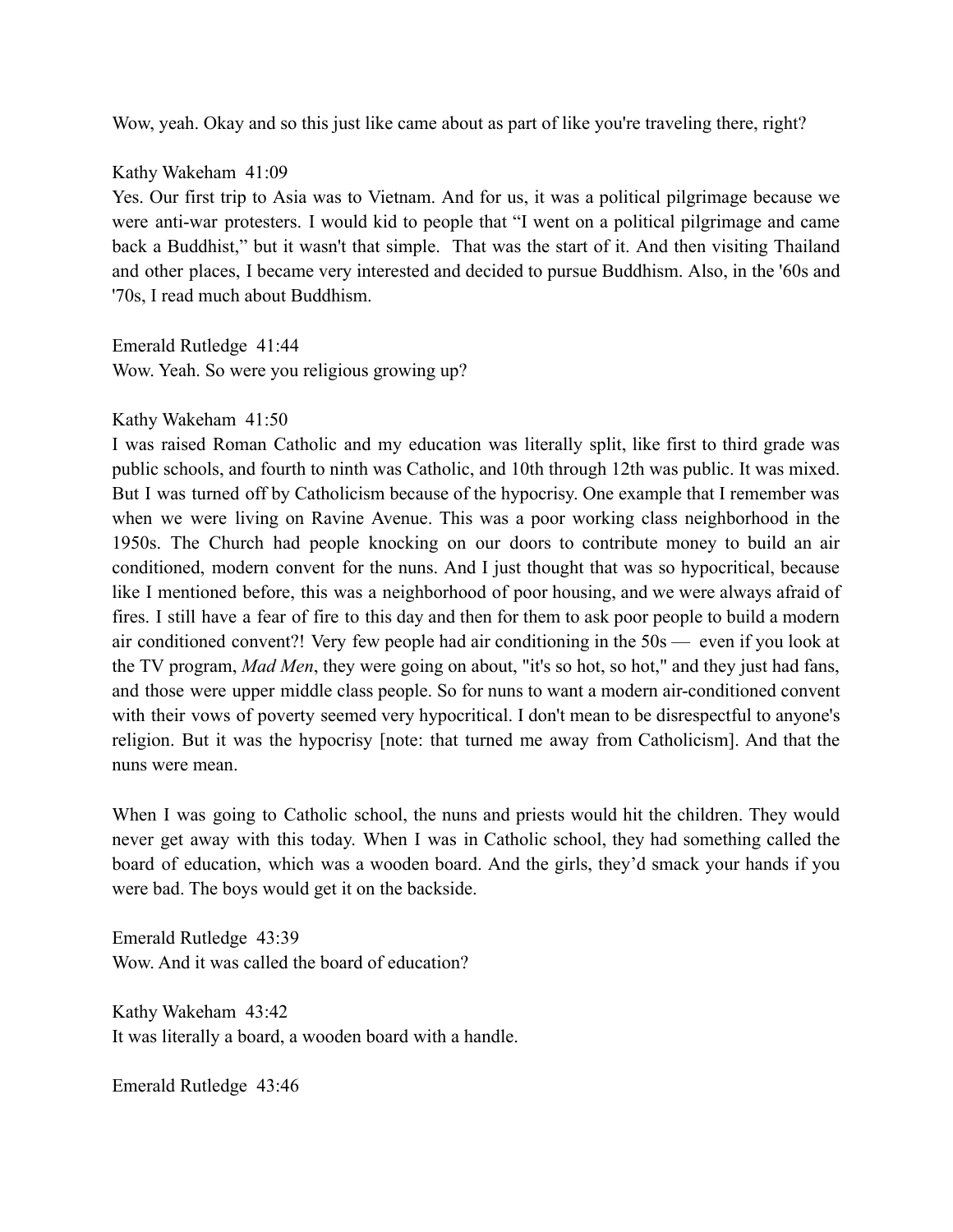**Wow** 

Kathy Wakeham 43:47 Yeah, they would never get away with that now.

Emerald Rutledge 43:50

I mean, they did— it was something like that similar when I was in private school when I was a kid. But you were spanked, you weren't hit on the hand. You were like— everybody was spanked with the same wooden paddle. It was—

Kathy Wakeham 44:03

Oh so they hit children, too, and you're much younger than I, right? They still act this way.

Emerald Rutledge 44:09

Yeah. And it wasn't Catholic. The church was like— they weren't Catholic. They were, I don't want to say that they're Baptist, I believe they were non-denominational. And so it was like this really small, private school. And it was outrageous. I mean, like in hindsight, and my mom was a schoolteacher for 30 years. She never taught at a school where that was a thing. And so like why'd she send me to this school with these people that, you know, you could get paddled for literally anything?

Kathy Wakeham 44:43

This is how it was! Yeah, for anything you could get paddled. Anything. You know, literally for looking the wrong way, for coughing. And then this one nun, who my younger brother had, who is seven years younger than I, was very mean. This is first grade, and he accidentally had his zipper down. So the nun made him walk through the streets with a pink bow in his hair. Yeah, it's—

Emerald Rutledge 45:11 Wow.

Kathy Wakeham 45:12

I've gone out of the house, now with my zipper down, that doesn't mean anything. It's accidental. They were really brutal.

# Emerald Rutledge 45:22

Yeah, that's so strange. But okay, do you want to talk a little bit more about— you were saying that you and Rosalie went to Vietnam with the idea of this, like a political pilgrimage in your mind. So do you want to talk a little bit more about like, what motivated that and the trip itself and like, maybe a little bit about what you learned?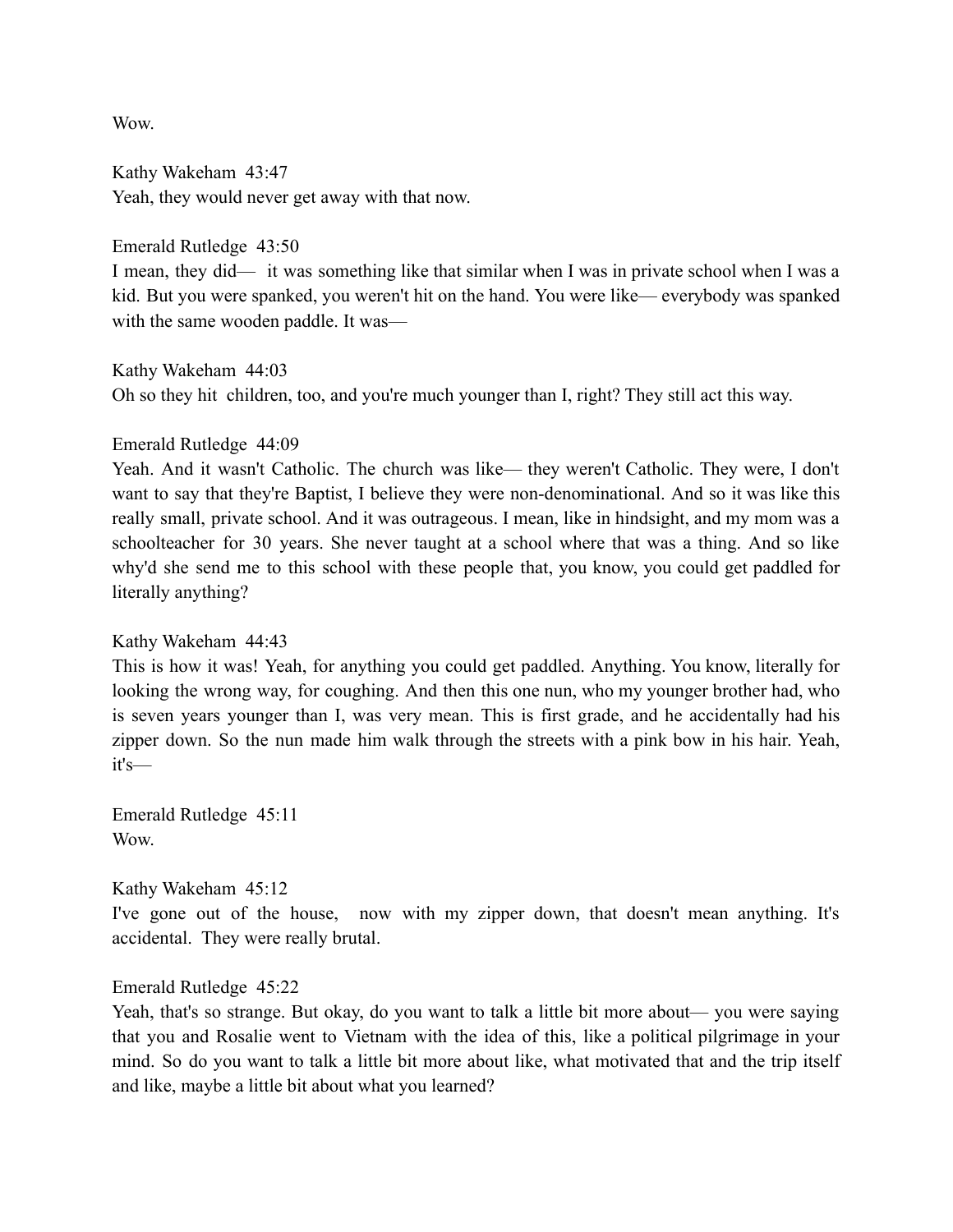#### Kathy Wakeham 45:42

Oh, sure, let me — because I always like to travel and discover new places and Vietnam was opening up. This was in '99. And it was opening up more for traveling. So we signed up to go it was supposed to be a tour. There were only two other people and the two other people were former GI's. One was a Vietnam vet and the other was stationed in Europe. But we came together. It was interesting -- anti-war protesters and a Vietnam vet and a Vietnam-era vet. It just showed that people are people. He [note: Ben] showed us the place where he was wounded and how he was always fearful to have his back toward a door because he could be shot. We had three different guides, we started in Hanoi, central Vietnam, and then Ho Chi Minh City. In Hue, the guide and the Vietnamese people invited us to a special dinner and dressed us in special traditional costumes [note: robes]. It was the former king's residence. After dinner, Ben got up and started expressing remorse. It was very heartfelt. "I'm so sorry for the damage and destruction I've done to your country. And for all the people who you've lost." It was very, very touching to hear him speak of this.

Emerald Rutledge 47:23 This is '99?

#### Kathy Wakeham 47:24

Yeah, it was '99, March and April of '99. The people were friendly, but I could tell the older people, understandably so, weren't that friendly— I can understand why, because you could still see the destruction of bombed areas. It is a beautiful country. And you could see that there was so much work being done. They're trying to rebuild the country. We went back in 2005. But then, we only went to Ho Chi Minh City and through the Mekong Delta. We went on this small river boat on the Mekong [note: Mekong River], and we traveled through southern Vietnam, the Delta, and into Cambodia, which was very special because you could visit the villages along the River. But it was amazing to me that the people were so welcoming after what this country did to the Vietnamese and Cambodian people.

#### Emerald Rutledge 48:27

Yeah. So talk to me a little bit about, as sort of like our wrapping up question, if you want to talk a little bit more about your experience with like lesbian bookstores and things like that. And then talk about your connection to the Lesbian Herstory Archives. I remember you telling me that originally it was on the Upper West Side. And so just, you know, talk to me about what kind of space that was for you? What do you understand the Lesbian Herstory Archives, the significance of it in terms of, you know, at that time being able to build community with people and other lesbians? Yeah, so I'm all ears.

Kathy Wakeham 49:18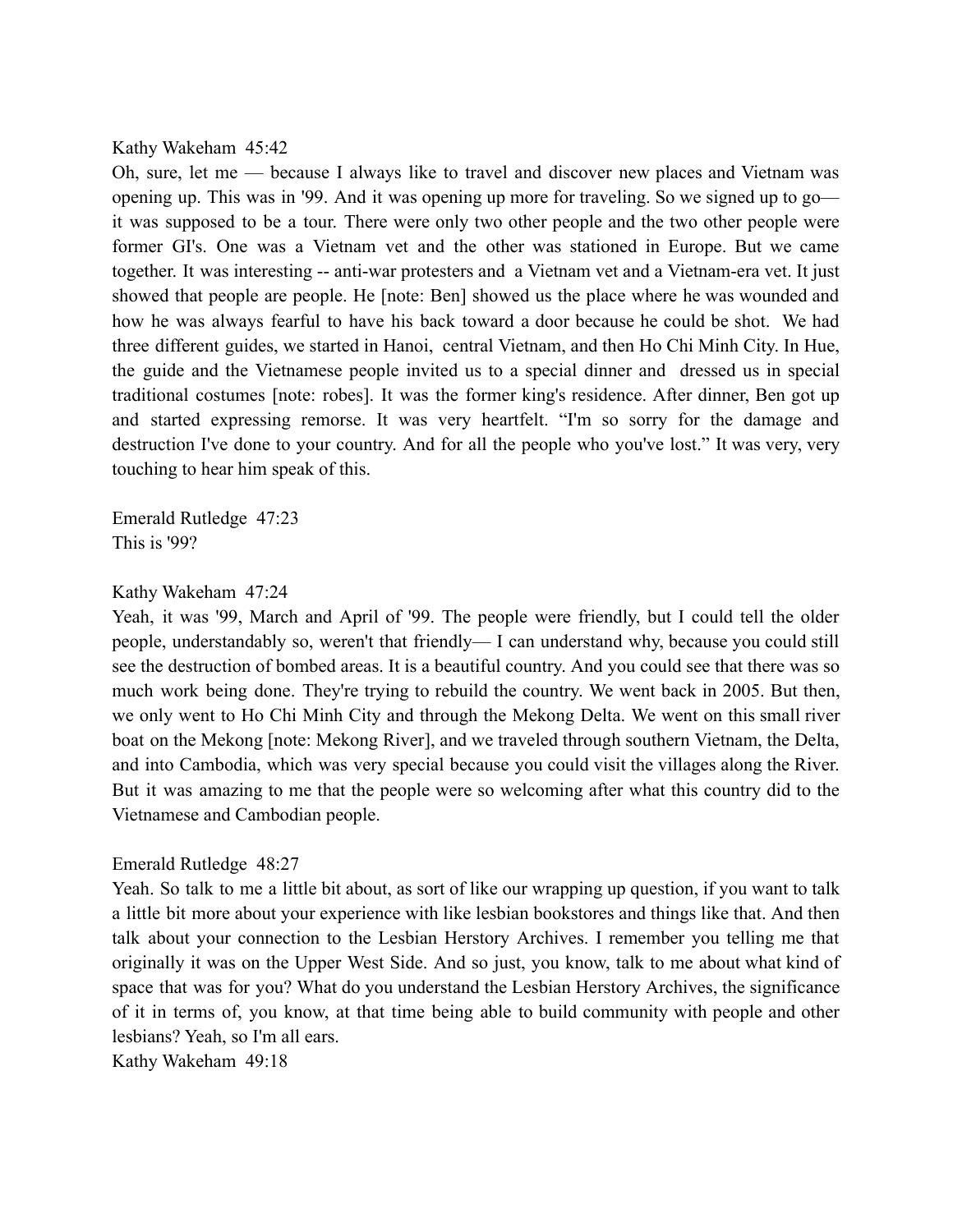So let's see, the Archives came about, I think around 1977. And at that time, there were several lesbian bookstores. There were the Djuna Books and Labyris Bookstore. Djuna was the first one. It was a hole in the wall place but it was a nice coming together. There were different restaurants. Bonnie's, that was the restaurant above the bar, Bonnie and Clyde, and Mother Courage. And then there was a discussion group called Gay Women's Alternative that was on the Upper West Side. I think it was around 90th street at the Universalist Church. And from there, I started hearing about the Archives, and the Archives was around the corner from another bookstore, **Womanbooks** 

These bookstores were very special because they would have poets come by to read their works or the Gay Women's Alternative would have writers like Blanche Wiesen Cook come by and discuss their writings. When the Archives came, a group of us started going there. I think the Archives was like a bridge to the so-called "bar dykes" and the "political lesbians." Because Joan and Deb, the founders of the Archives, were in both worlds. So instead of having this split of working class bar dykes and college educated movement dykes, you came together with both. Joan Nestle came from a working class background, and she appreciates roles and whatever people want to be. I think all of us sometimes feel more masculine and other times more feminine. We have all kinds of feelings. I think sexuality is very fluid. So the Archives gave a place or a space rather where you could be yourself and not worry if you didn't belong to this group or you didn't have a college education. It was just collecting ourselves and our lives together. And then once, I think in 1979, a friend, Bonnie Gray, (we worked together as typesetters, and she was also a union delegate) she interviewed me for a tape back at the Archives. The tape was about the early lesbians bars in the late and early seventies [note: and sixties].

Emerald Rutledge 51:59 For the Archives, right?

# Kathy Wakeham 52:00

Yes, it was for the Archives. I don't know if they still have it because this was in the late seventies. And it was just an audiotape, not visual like this. But it was very special. And also, I think we felt it was and is important that we weren't and aren't just identified by our sex but by our lives. The Archives is a collection of diaries, poetry, fiction, photographs, and it gives importance to our lives and that our history could be a ground, the groundwork for other lesbians and young people. There's something before you and you can build on that. I think it's important to see what was before us so we could appreciate the present. That it just didn't come about that people can marry and have children, and that there was a whole history that we should acknowledge and appreciate. And the bars, it was very dangerous because there were bar raids. I was never in a bar raid. But I remember there was an after hours bar called The Snake Pit that I did go to a couple of times. There was a young gay Argentinian man there, and when the police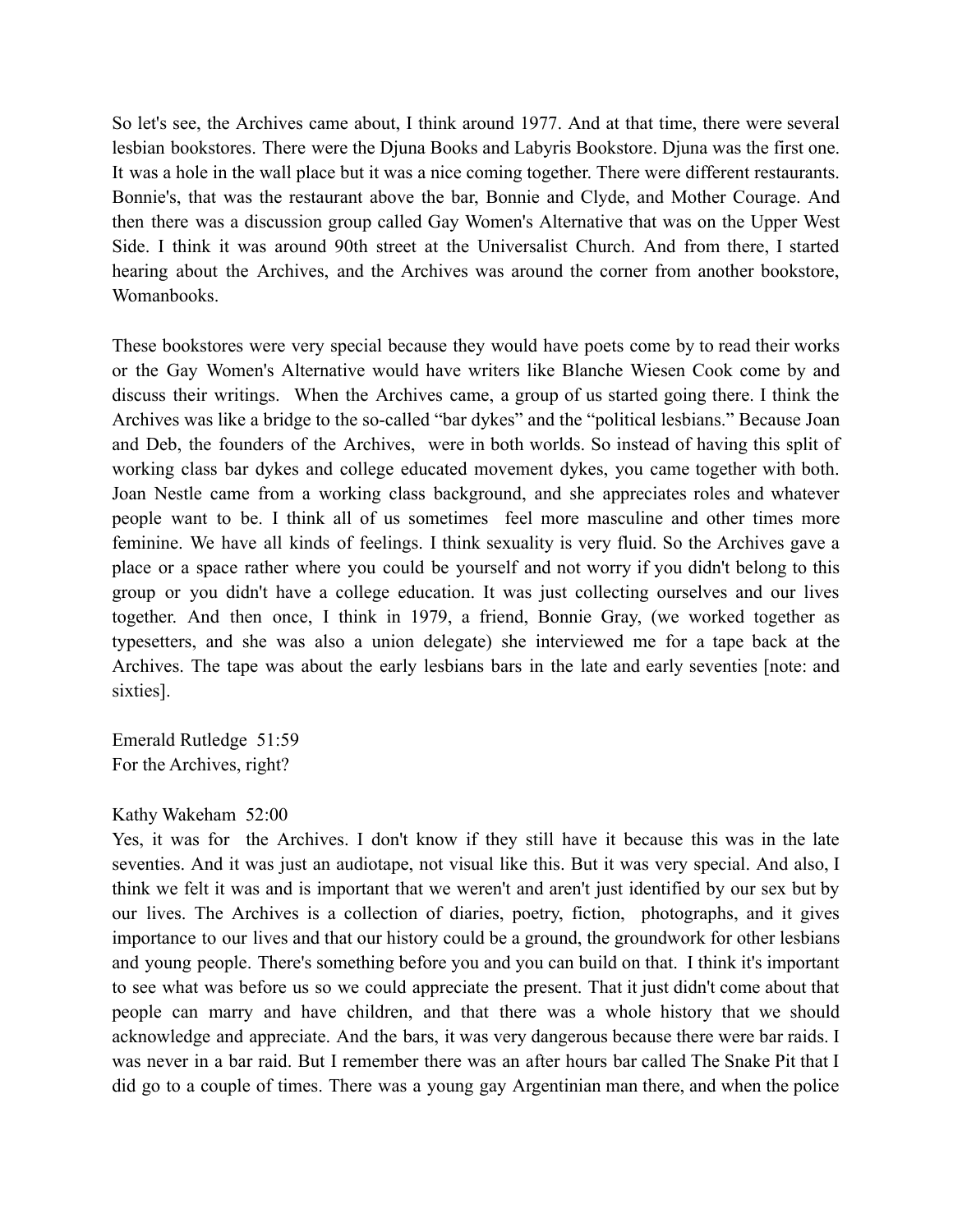invaded the bar and rounded all the men up in a police station, he jumped out the window and was impaled on an iron fence, a pipe fence. So this is how dangerous it could be. He did live. But this is how dangerous the bars were. To finally feel comfortable in any space as an LGBT person is important.

Emerald Rutledge 53:59 Yeah, that's really lovely. I think that's also a wonderful conclusion to our conversation. Thank you.

Kathy Wakeham 54:09 Thank you.

Emerald Rutledge 54:10

Yeah, I want to ask you, is there anything else that you'd like to share that we have not covered today?

Kathy Wakeham 54:17

Okay, well I guess that being in GLF also introduced me to the importance of intersectionality. Over the years, I have been involved in other anti-war movements like against the Iraq invasion, and also involvement in the tenant rights movement. There's a group in New York City called Metropolitan Council on Housing. And for the past six years, I've volunteered on their tenant rights hotline. Since the late '70s, I've been involved in other things with Met Council. Since the early eighties, I testified to have strong rent laws protecting tenants. Also there was union work as I've been lucky to have had union jobs over the years. And then it seems like many LGBT groups are too single issue, instead of seeing the whole picture. That's why I love the word intersectionality. I wish we were all that way.

Emerald Rutledge 55:27 Yeah, I hear you. I mean, especially now like—

Kathy Wakeham 55:30 Yeah.

Emerald Rutledge 55:32 Yeah. It's like, yes, we should all be talking about the climate, we should all be talking—

Kathy Wakeham 55:37

Yes, yes and that's what's good about the Archives, because the originators Joan and Deborah, they were leftist as well as artists and lesbians. And, you know, they brought people together. Emerald Rutledge 55:54